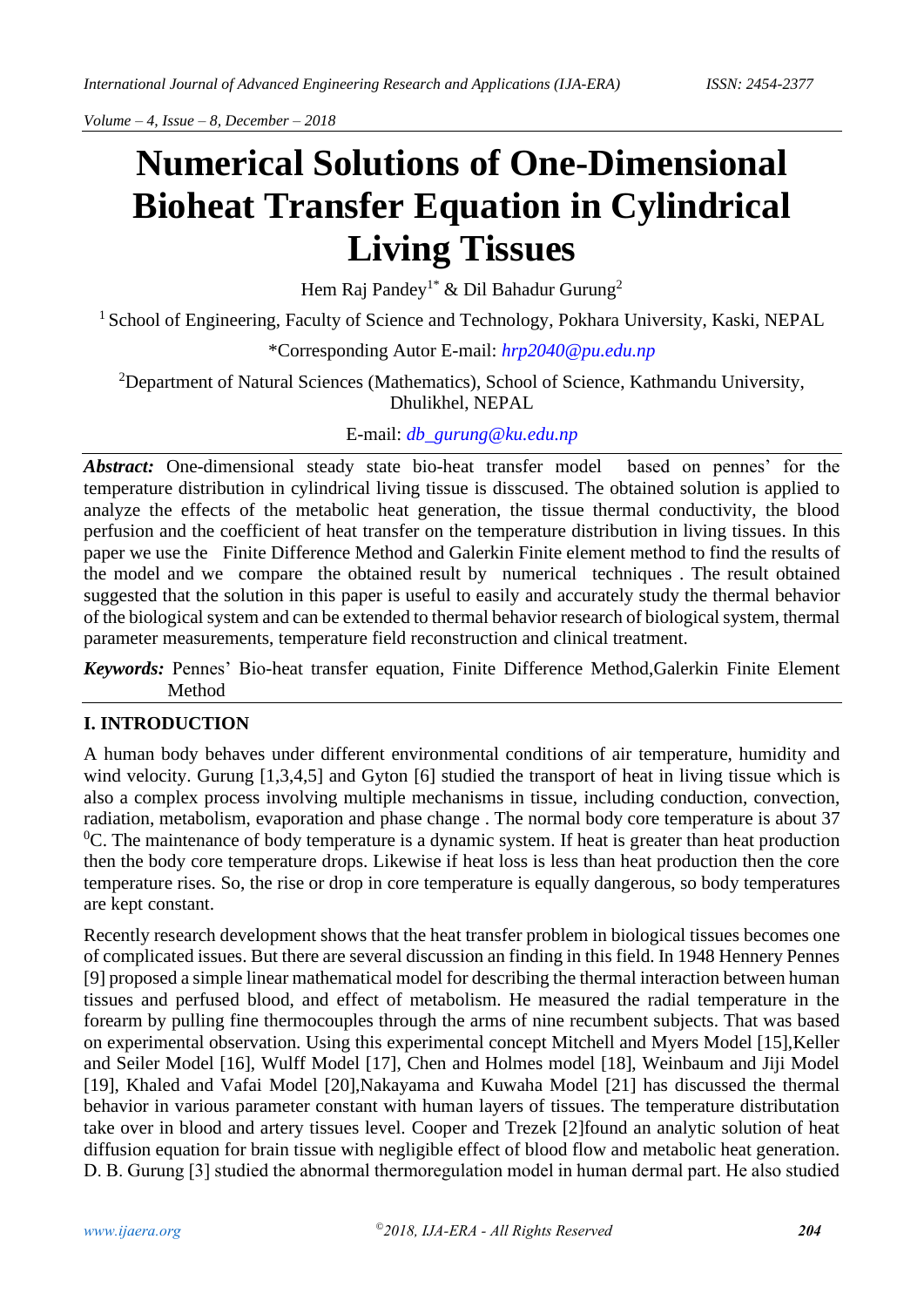the steady state and unsteady state temperature distribution in three layers of dermal part. And used the numerical method for the purposed of the solution techniques which is most accurate for the analysis of the temperature in human body.

In this paper, we study the effect of thermal parameters of dermal part in cylindrical living tissue. The metabolic heat generation and rate of blood perfusion is taken uniformly in dermal part of living tissue. The linear function is considered. The outer surface of the body is exposed to the environment and the loss of heat from the skin surface is assumed due to convection and radiation. Here, we neglected the axial and angular direction and considered only the radial direction steady state model. The numerical result(Finite Difference Method and Galerkin Finite Element Method, Fanisam[22]) obtained is exhibited graphically and compared with the result of Zhang et al.[12] by applying the suitable values of physical and physiological parameters. The solution obtained can be used for the measurement of thermal parameters, reconstruction of the temperature field and thermal diagnosis and in the treatment that maximizes the therapeutic effect while minimizing unwanted side effect. It may also be useful to design medical devices to perform within a special range of temperature rate of heating and cooling as Zhang et al. [12].

## **II. MODEL FORMULATION**

Many bio-heat equations are developed from the studies of blood perfusion process in human body. The mathematical model used for bio-heat transfer is based on Pennes' equation. The Pennes' model[9] is preferable for the study of heat transfer between blood and tissue which also associates the effect of metabolism and blood perfusion. The modified Pennes' equation is written as

$$
\rho c \frac{\partial T}{\partial t} = \nabla.(k \nabla T) + w_b c_b (T_a - T) + q_m
$$
\n(1)

where,  $\rho, c, k$  are the density(Kg/m<sup>3</sup>), the specific heat(J/Kg.<sup>0</sup>C) and the thermal conductivity of tissue(W/m.<sup>0</sup>C) respectively.w<sub>b</sub> is the blood perfusion rate per unit volume(Kg/s.m<sup>3</sup>), c<sub>b</sub> is the specific heat of blood( $Kg/m<sup>3</sup>$ ),  $q_m$  is the metabolic heat generation per unit volume(W/m<sup>3</sup>),  $T_a$  represents the temperature of arterial blood( ${}^{0}C$ ) and T is the tissue temperature( ${}^{0}C$ ). The one dimensional steady state bio heat equation of cylindrical living tissue is given by

$$
\frac{1}{r}\frac{d}{dr}\left(kr\frac{dT}{dr}\right) + M(T_a - T) + q_m = 0\tag{2}
$$

with the boundary conditions  $r = 0$ ,  $\frac{dT}{dr} = 0$ , and  $r = R$ ,  $-k\frac{\partial T}{\partial r} = h_A$  $r = R$ ,  $-k \frac{\partial T}{\partial r} = h_A (T - T_{\infty})$  $= R$ ,  $-k \frac{\partial T}{\partial r} = h_A (T -$ 

where R is the radius of concerned tissue, h<sub>A</sub> heat transfer coefficient, and  $T_{\infty}$  is ambient temperature.

#### III. SOLUTION TECHNIQES

## A. FINITE DIFFERENCE METHOD

From equation (2), we have

$$
\frac{d^2R}{dr^2} + \frac{1}{r} \left( \frac{dT}{dr} \right) + \frac{M}{k} (T_a - T) + \frac{q_m}{k} = 0
$$
\n(3)

Using the Finite Difference Method (FDM) [7,8,11,13] the following can be obtained.  
for 
$$
i = 0
$$
;  $4T_1 - \left(4 + \frac{h^2 M}{k}\right) T_0 + F = 0$  where  $F = \frac{h^2}{k} (MT_a + q_m)$  (4)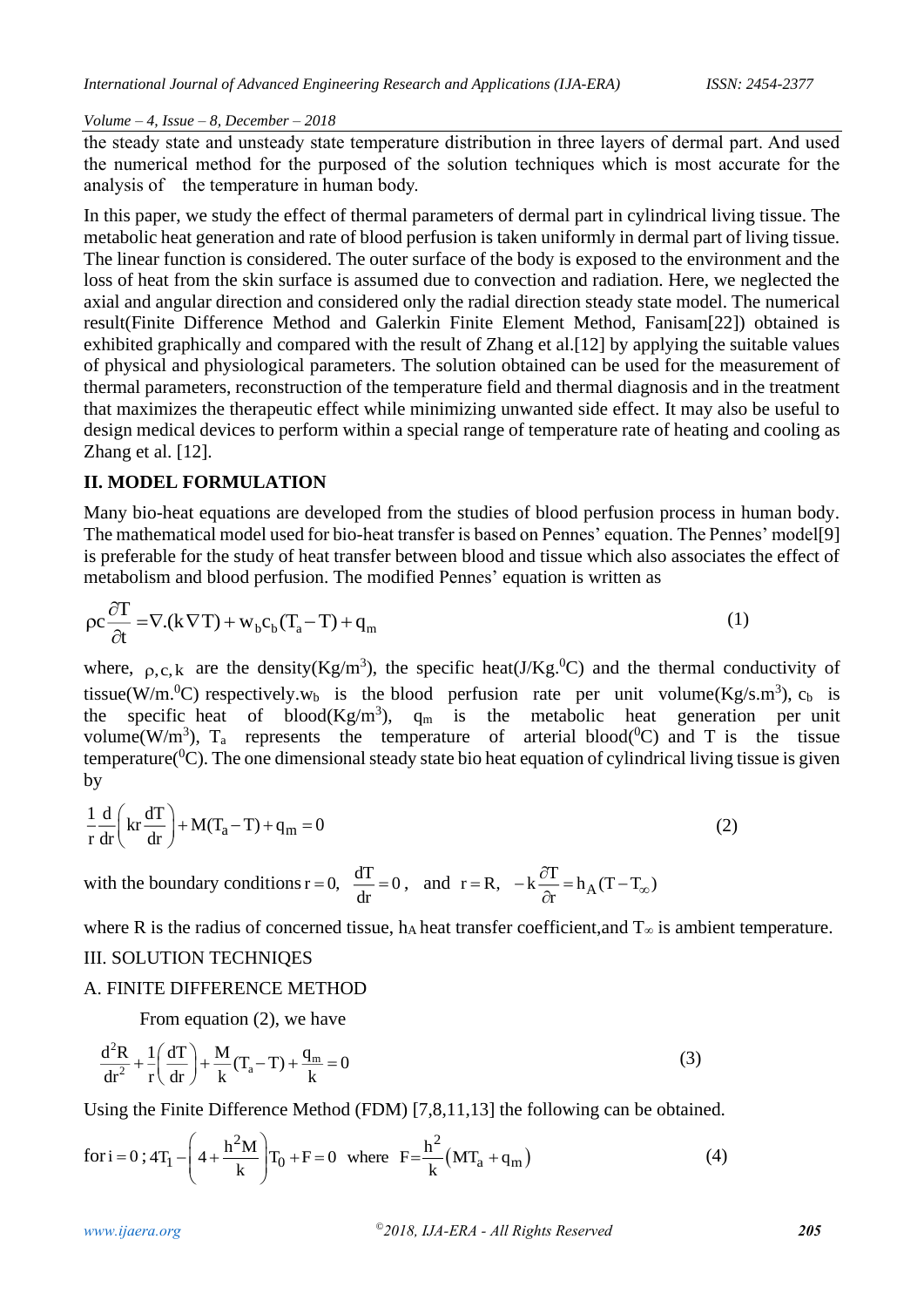for i = 1, 2, ..., R - 1; 
$$
\left(1 - \frac{1}{2i}\right)T_{i-1} + \left(1 + \frac{1}{2i}\right)T_{i+1} - \left(2 + \frac{h^2M}{k}\right)T_i + F = 0 (7)
$$
  
and for i = R;  $2T_{R-1} - DT_R + E + F = 0$  (5)

where,  $D = \left(2 + \frac{Mh^2}{k}\right) + \left(1 + \frac{1}{2R}\right)\frac{2hh_A}{k}$ ,  $E = \left(1 + \frac{1}{2R}\right)\frac{2hh_A T_s}{k}$  $\begin{bmatrix} 1 & 0 \\ 0 & 1 \end{bmatrix}$   $\begin{bmatrix} 1 & 1 \end{bmatrix}$  2hh<sub>A</sub> $\begin{bmatrix} 1 & 1 \end{bmatrix}$  2hh<sub>A</sub> $T_{\infty}$  $=\left[\left(2+\frac{WII}{k}\right)+\left(1+\frac{1}{2R}\right)\frac{2HII_{A}}{k}\right], E=\left(1+\frac{1}{2R}\right)$ 

From equations (3), (4) and (5) we can find the following system of linear equations represented in matrix form:  $AX = B$  $AX = B$  (6)

where,

$$
A = \begin{bmatrix} -\left(4 + \frac{h^2 M}{k}\right) & 0 & 0 & \cdots & 0 \\ 0.5 & -\left(2 + \frac{h^2 M}{k}\right) & 1.5 & \cdots & 0 \\ 0 & 0.75 & -\left(2 + \frac{h^2 M}{k}\right) & 1.25 & 0 \\ \vdots & \vdots & \vdots & \ddots & \vdots \\ 0 & 0 & 0 & 2 & -D \end{bmatrix}, X = \begin{bmatrix} T_0 \\ T_1 \\ T_2 \\ \vdots \\ T_R \end{bmatrix} \text{ and } B = \begin{bmatrix} -F \\ -F \\ -F \\ \vdots \\ -E - F \end{bmatrix}
$$

The matrix (6) gives the nodal values in FDM which enables to compute the temperature distribution profile in dermal part.

## B. GALERKIN FINITE ELEMENT METHOD

Using weak Formulation of Galerkin Finite Element Methods(FEM)[7,10] with  $r_a = 0$  and  $r_b = R$  in the equation (2), we get

$$
\int_{r_a}^{r_b} w \left[ \frac{1}{r} \frac{d}{dr} \left( kr \frac{dT}{dr} \right) + M(T_a - T) + q_m \right] dr = 0 \tag{7}
$$

putting  $a = kr$  and Integrating equation (7) we get

$$
\int_{r_a}^{r_b} \left[ w \frac{d}{dr} \left( a \frac{dT}{dr} \right) + Mwr(T_a - T) + q_m wr \right] dr = 0
$$
\n(8)

After simplified and using the trial function into equation(8) we get

$$
\begin{aligned}\n\left[K^{e}\right] & \left\{T^{e}\right\} = \left\{f^{e}\right\} + \left\{Q^{e}\right\} \\
\text{where, } K_{ij}^{e} & = \int_{r_{a}}^{r_{b}} \left[a\frac{d\psi_{i}^{e}}{dr}\frac{d\psi_{j}^{e}}{dr} - M\psi_{i}^{e}\psi_{j}^{e}r\right]dr, \quad f_{i}^{e} = \int \psi_{i}^{e}frdr, \quad f = MT_{a} + q_{m}\n\end{aligned} \tag{9}
$$

Let the linear function be  $\psi_1^e = \frac{p_b}{r_b}$ e  $\rm{r_{\rm h}}-r$ h  $\Psi_1^e = \frac{I_b - I}{I}$  and  $\Psi_2^e = \frac{I - I_a}{I}$ e r – r h  $\psi_2^e = \frac{1 - I_a}{I}$ . Using explicit form  $a = a_e r$ ,  $f = f_e$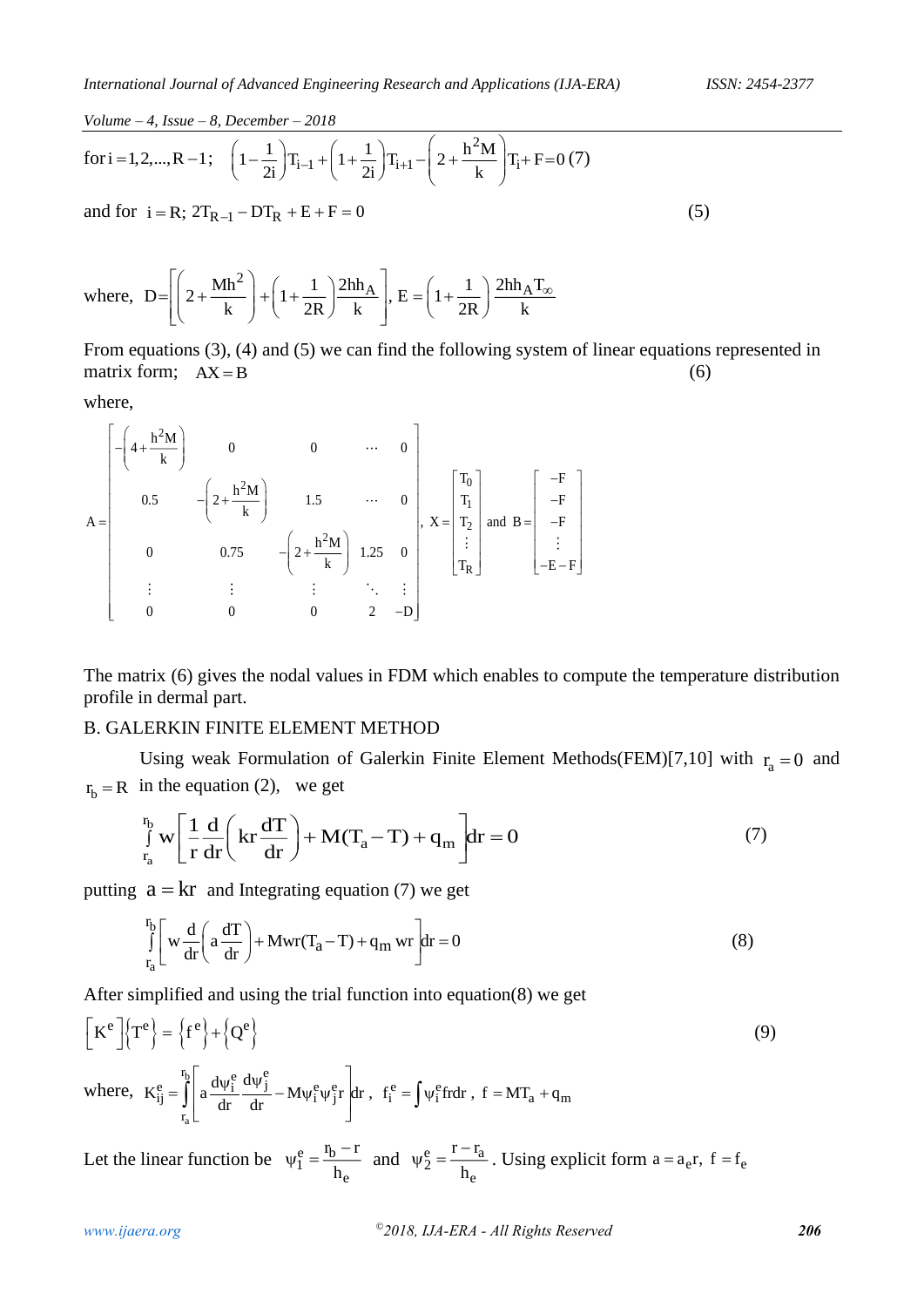and 
$$
r = r_a + r
$$
. Thus we get  
\n
$$
K_{11}^e = \frac{a_e}{h_e} \left( r_a + \frac{h_e}{2} \right) + \frac{Mh_e}{12} (4r_a + h_e), \quad K_{12}^e = -\frac{a_e}{h_e} \left( r_a + \frac{h_e}{2} \right) + \frac{Mh_e}{12} (2r_a + h_e)
$$
\n
$$
K_{12}^e = K_{21}^e, \quad K_{22}^e = \frac{a_e}{h_e} \left( r_a + \frac{h_e}{2} \right) + \frac{Mh_e}{12} (4r_a + 3h_e), \quad f_1^e = \frac{f_e h_e}{6} (3r_a + h_e), \quad f_2^e = \frac{f_e h_e}{6} (3r_a + 2h_e)
$$
\n
$$
\text{Thus, } \left[ K^e \right] = \frac{a_e}{h_e} \left( r_a + \frac{h_e}{2} \right) \left[ \frac{1}{-1} - 1 \right] + \frac{Mh_e}{12} \left[ \frac{4r_a + h_e}{2r_a + h_e} - \frac{2r_a + h_e}{4r_a + 3h_e} \right] \text{ and } \left\{ f^e \right\} = \frac{f_e h_e}{6} \left[ \frac{3r_a + h_e}{3r_a + 2h_e} \right] \tag{10}
$$

From the equation(10) we find the element at  $r_a = 0, h, 2h, ..., nh$  and can represent the elements in the matrix form;  $PX = Q$ (11)

where, 
$$
P = \begin{bmatrix} a & c & 0 & \cdots & 0 \\ c & 4b & 3c & \cdots & 0 \\ 0 & 3c & 8b & 5c & 0 \\ 0 & 0 & \vdots & \ddots & \vdots \\ 0 & 0 & 0 & \cdots & p \end{bmatrix}
$$
,  $X = \begin{bmatrix} T_1 \\ T_2 \\ T_3 \\ \vdots \\ T_n \end{bmatrix}$  and  $Q = N \begin{bmatrix} 1 \\ 6 \\ 12 \\ \vdots \\ 1 \end{bmatrix} + \begin{bmatrix} Q_1^1 \\ Q_1^2 + Q_2^1 \\ Q_1^3 + Q_2^2 \\ \vdots \\ Q_1^n \end{bmatrix}$   
and  $a = \frac{6K + Mh^2}{12}$ ,  $b = \frac{6K + 2Mh^2}{12}$ ,  $c = \frac{-6K + Mh^2}{12}$ ,  $p = 6K(2n-1) + ((4n-1)Mh^2)$ ,  $N = \frac{fh^2}{6}$ ,  $v_1 = (3n-1)$ 

For the boundary condition of extreme points of each linear element, we have the following

$$
P = \begin{bmatrix} a & c & 0 & \cdots & 0 \\ c & 4b & 3c & \cdots & 0 \\ 0 & 3c & 8b & 5c & 0 \\ 0 & 0 & \vdots & \ddots & \vdots \\ 0 & 0 & 0 & \cdots & \alpha \end{bmatrix}, X = \begin{bmatrix} T_1 \\ T_2 \\ T_3 \\ \vdots \\ T_n \end{bmatrix} and Q = N \begin{bmatrix} 1 \\ 6 \\ 12 \\ \vdots \\ Y_1 \end{bmatrix} + \begin{bmatrix} 0 \\ 0 \\ 0 \\ \vdots \\ 0 \end{bmatrix}
$$

where,  $\alpha = p + Rh_A T_{n+1}, \beta = Rh_A T_{\infty}$ .

Hence, the system of equations (11) gives the nodal values in Galerkin FEM. These nodal values are further used to find the temperature distribution profiles in dermal part.

#### **IV. RESULTS AND DISCUSSION**

In this section, the effect of thermal conductivity and heat transfer coefficients in living tissue using the Finite Difference solution equation (6), and Galerkin Finite Element solution equation (11) will be discussed. For the comparative study of numerical results of these effects based on the discussed solution techniques, we consider the following parameter values given in Zhang et al. [12] with normal ambient temperature(T<sub>∞</sub>) 25<sup>0</sup>C and number of nodes more than 30.

| Wb                                    | $c_{\rm b}$                                              | ŦZ                         | цΑ                                                       | Чm       | $- a$          | $\overline{\phantom{a}}$ |
|---------------------------------------|----------------------------------------------------------|----------------------------|----------------------------------------------------------|----------|----------------|--------------------------|
| $\sim$<br>$\mathbf{r}$<br>m-<br>0.111 | $\overline{\phantom{0}}$<br>$\mathbf{V}$<br>$\sim$<br>J. | $\sim 0$<br>$\rm W/$<br>m. | $\gamma$ 0 $\sim$<br>$X^{\prime}$<br>m <sup>2</sup><br>◡ | W/<br>/m | $0\sigma$<br>◡ | m                        |
| ັ                                     | 2050<br>ാറാധ                                             | .48                        | 0.22                                                     | 1085     | $\sim$<br>ັ    | 0.005                    |

Table 1: Values of Parameters for Theoretical Analysis.

A. Effects of the Thermal Conductivity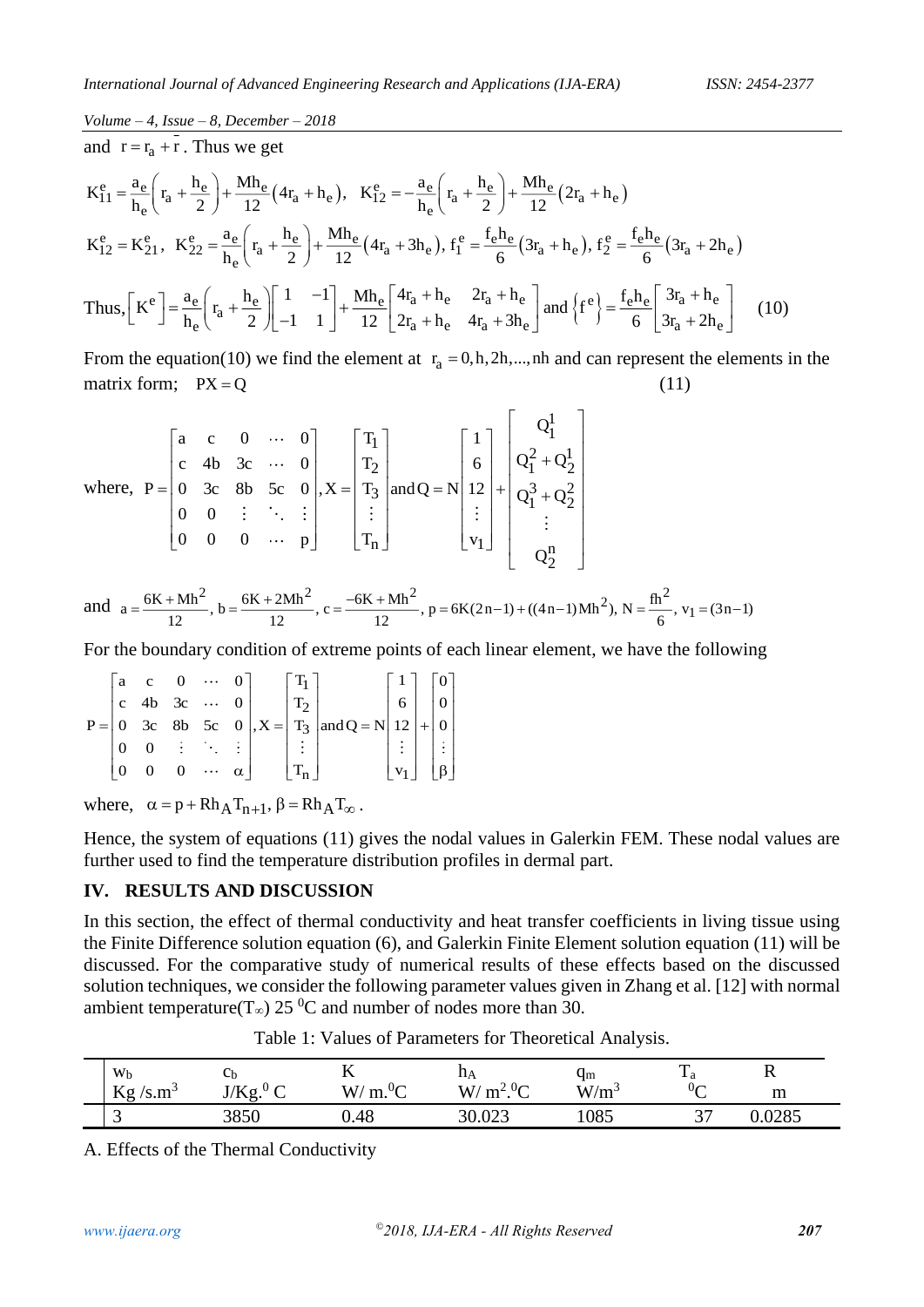The various value of thermal conductivity of dermal part are taken as  $0.24 \text{ W/m}$ .<sup>0</sup>C,  $0.48 \text{ W/m}$ .<sup>0</sup>C and  $0.72$  W/m.<sup>0</sup>C for the observation of the thermal conductivity effects in living tissue. Figure(1) represent the graph of thickness verses body temperature obtained by using FDM solution and FEM solution respectively.



Figure 1: Effects of the Thermal Conductivity.

The observed results in Figure(1)shows that the temperature distribution in living tissue is decreasing smoothly and then temperature falls sharply nearly the skin surface due to the conduction process at the outer surface of the living tissue. The value of temperature at any point of dermal part near core at high thermal conductivity is less than the temperature at low thermal conductivity. The results obtained from Figure(1) exhibit approximately the same value of temperature distribution at a given thickness of dermal part measured from the bodycore. Hence the FDM and FEM are suitable numerical approximation techniques for the study of thermal conductivity effect in dermal region.

B. Effects of the Heat Transfer Coefficient





The value of parameter  $5.023 \text{W/m}^2$ .<sup>0</sup>C,  $10.023 \text{W/m}^2$ .<sup>0</sup>C and  $20.023 \text{W/m}^2$ .<sup>0</sup>C are used to the study for the effects of heat transfer coefficient in the dermal part of livingtissue.The solution graphs in the FDM and FEM are presented in the Figure(2) respectively. The graphs in Figure(2) shows the decrease of tissue temperature very sharply near the skin surface with the increase of heat transfer coefficient.The rapid falling of temperature near skin surface at high heat transfer coefficient rate is due to the direct contact of skin surface with environment because heat transfer rate contribute to transfer of heat at skin surface. Comparing the graphs obtained in Figure(2) we observed no notable differences in the results of temperature distribution model. So, numerical approximation techniques best represent the solution techniques for the study of heat transfer coefficient in the model.

## C. Effects of the Metabolic Heat Generation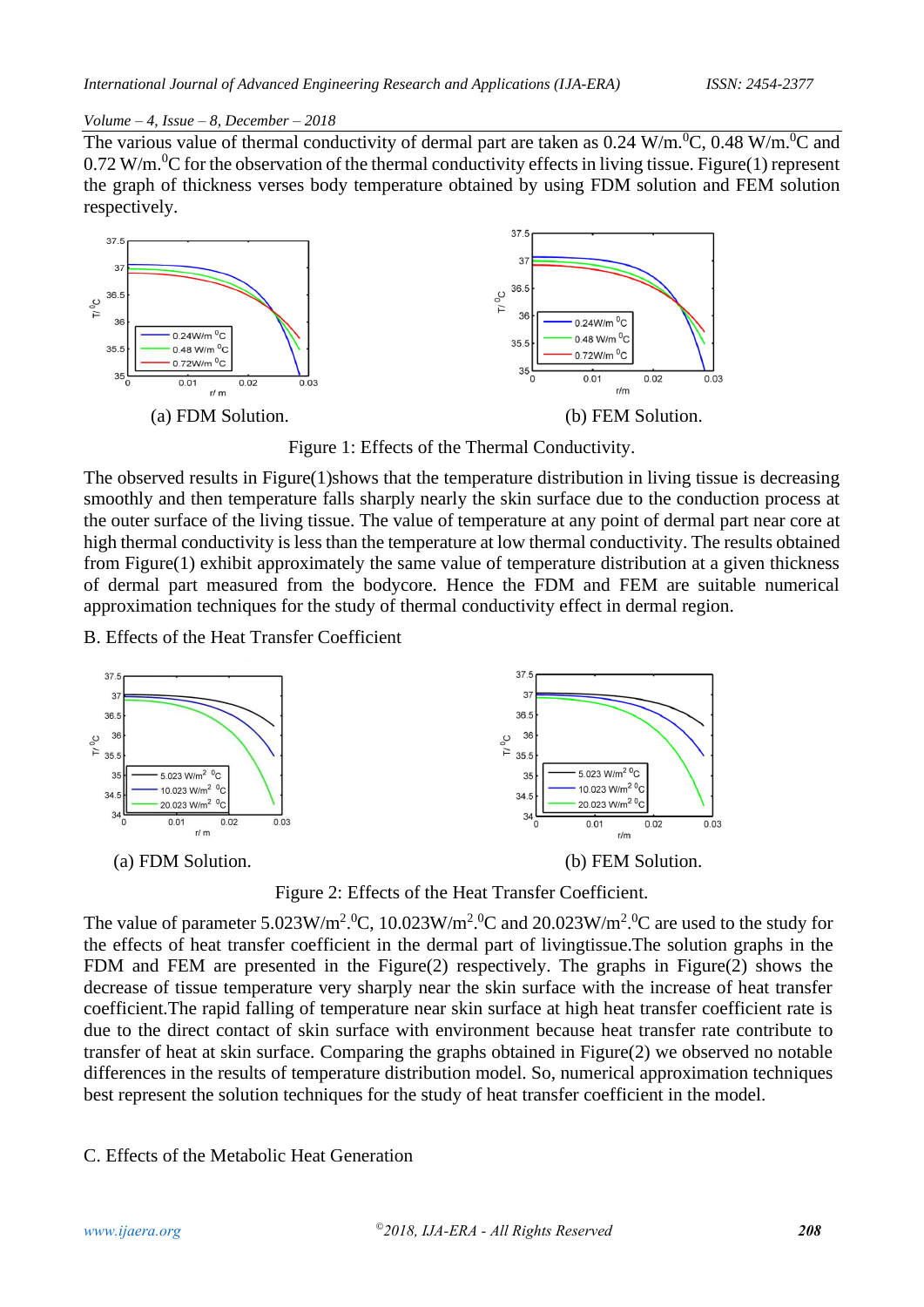The effects of metabolic heat generation are observed with the given values  $512.5 \text{W/m}^3$ ,  $1085 \text{W/m}^3$ , and  $1085 \times 1.5$  W/m<sup>3</sup> of dermal part of living tissue. Fig.3 (a), (b) show the graphs of temperature distribution profiles in living tissue using FDM and FEM. Anatomically, the concentration of blood vessels towards the skin surface is less and hence there is negligible effects of metabolism toward skin surface. This fact is clearly ex-hibited in the temperature profiles of Fig.3 so the significant difference of temperature distribution in skin surface in not observed. The dermal temperature towards the core increases with the increase of metabolic rate, because metabolic rate generates heat. The same results for metabolic effects are observed in the discussed three solution methods.



Figure 3: Effects of the Metabolic Heat Generation

## D. Effects of the Blood Perfusion



Figure 4: Effects of the Blood Perfusion

The different value of parameter taken for discussion of the effect of blood perfusion rates are  $3Kg/cm<sup>3</sup>$ ,  $2.5 \text{Kg/sm}^3$ , 1.5 Kg/sm<sup>3</sup>, and  $0 \text{Kg/sm}^3$ . The temperature distribution for perfusion effects at various perfusion rate are obtained by using FDM solution and FEM solution respectively. From the graphs in the Fig.4 we observed that blood perfusion play a significant role in temperature distribution model of living tissue. The Fig.4 (a),(b) also represent the increase of tissue temperature with the increase of perfusion rate. This is due to the high rate of heat distribution caused by blood perfusion. Comparing the graphs obtained in Fig.4 (a),(b) we observed no notable differences in the results of temperature distribution model. So, numerical approximation techniques best represent the solution techniques for the study of blood perfusion effects in the model.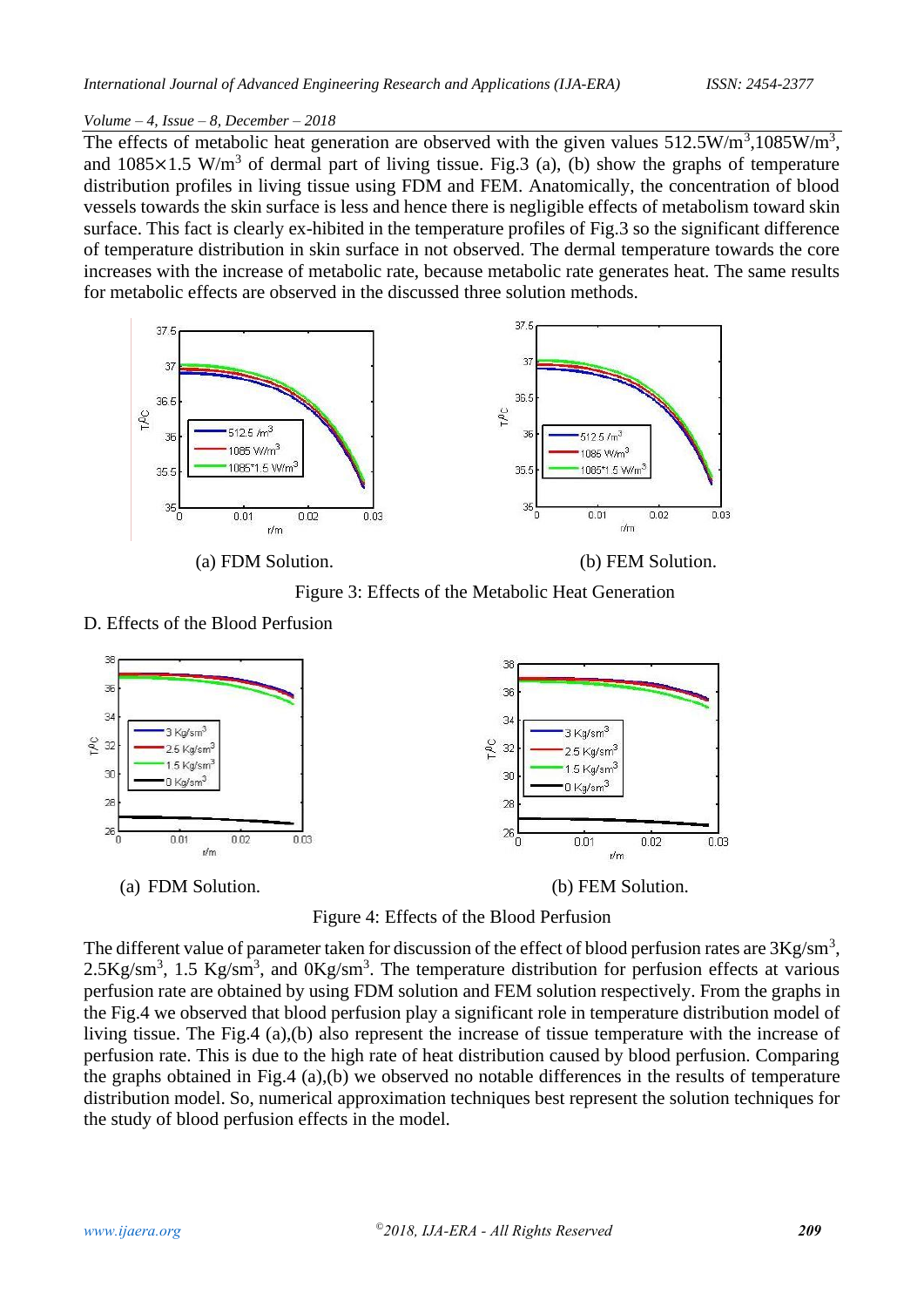#### **V. CONCLUSION**

In this study we use the different values of thermal conductivity, metabolic heat generation, blood perfudion and heat transfer coefficient of the dermal part of cylindrical living tissue. The effects of different thermal parameters are compared by using the solution techniques FDM solution and FEM solution in the cylindrical bio-heat equation.From the comparison, we are taking constant parametric values for the solution of the model. The solution of the model obtained using numerical solution techniques coincide exactly with analytic results.In reality dermal part is a complex composite of tissue having various layers. These layers have different parametric value and someparametric value may be considered reasonably as a function of thickness.Under these consideration, it is very complex or sometime not possible to find the analytic solution. Due to this reason, this comparative study makes more clear for researchers for the selection of best approximation numerical tool.

**Conflict of interest:** The authors declare that they have no conflict of interest.

**Ethical statement:** The authors declare that they have followed ethical responsibilities.

## **VI. REFERENCES**

- [1] Acharya S. and Gurung D. B.(2011), Five Layered Temperature Distribution in Human Dermal Part, Nepali Mathematical Sciences Report 31, no. 1−2, pp. 15−28.
- [2] Cooper T. E. and Trezek G. J.(1972), A Probe Technique for Determining the Thermal Conductivity of Tissue, J. Heat transfer, ASME, 94, pp.133.
- [3] Gurung D. B.(2007), Mathematical Study of Abnormal Thermoregulation in Human Dermal Parts, Ph. D. Thesis, Kathmandu University, Nepal.
- [4] Gurung D. B.(2009), Thermoregulation Through Skin at Low Atmospheric Temperatures, KUSET,5(1) pp. 14-22.
- [5] Gurung D. B. , Saxena V. P., and Adhikari P. R.(2009) , Finite Element Approach to One Dimensional Unsteady State Temperature Distribution in the Dermal Parts with Quadratic Shape Function, J. Appl. Math & Information, 27, pp. 301−313.
- [6] Guyton C. and Hall E.(2009), Text Book of Medical Physiology, India: Elsevier.
- [7] Kumar M. and Mishra G.(2011), An Introduction to Numerical Methods for the Solutions of Partial Differential Equations, J. Appl. Mathematics, 2, pp. 1327−1338.
- [8] Ozisik M. N.(1993), Heat Conduction, John Wiley & Sons Inc.
- [9] Pennes H. H.(1948), Analysis of Tissue and Arterial Blood Temperature in Resting Human Forearm, A Journal of Applied Physiology, 1(2), pp. 657−678.
- [10] Reddy J. N.(2006), An Introduction to Finite Element Method, McGraw Hill Publishing Company Limited.
- [11] Strikwerda J. C.(1947), Finite Difference Schemes and Partial Differential Equation.
- [12] Zhang K. Y. X. and Yu F.(2004), An Analytic Solution of One-Dimensional Steady-State Pennes Bioheats Transfer Equation in Cylindrical Coordinates, Journal of thermal Science, 13(3), pp. 255−258.
- [13] Zhu L.(2004), Bioheat Transfer, The McGraw Companies.
- [14] Perl W.(1962), Heat and matter distribution in body tissues and the determination of tissue blood flow by local clearance method, J. Theor. Bio,(2),pp.201.
- [15] Mitchell, J. W. and Myers, G. E. (1968). An analytical model of the countercurrent heat exchange phenomena. Biophysics Journal, 8:897–911.
- [16] Keller, K. H. and Seilder, L. (1971). An analysis of peripheral heat transfer in man. Journal of Applied Physiology, 30:779–789.
- [17] Wulff, W. (1974). The energy conservation equation for living tissue. IEEE Transactions on Biomedical Engineering, BME-21:494–495.
- [18] Chen, M. M., Holmes, K. R. (1980). Micro-vascular contributions in tissue heat transfer. Annals of the New York Academy of Sciences, 335:137–150.
- [19] Weinbaum, S. and Jiji, L. M. (1985). A new simplified bioheat equation for the effect of blood flow on local average tissue temperature. ASME Journal of Biomechanical Engineering, 107:131–139.